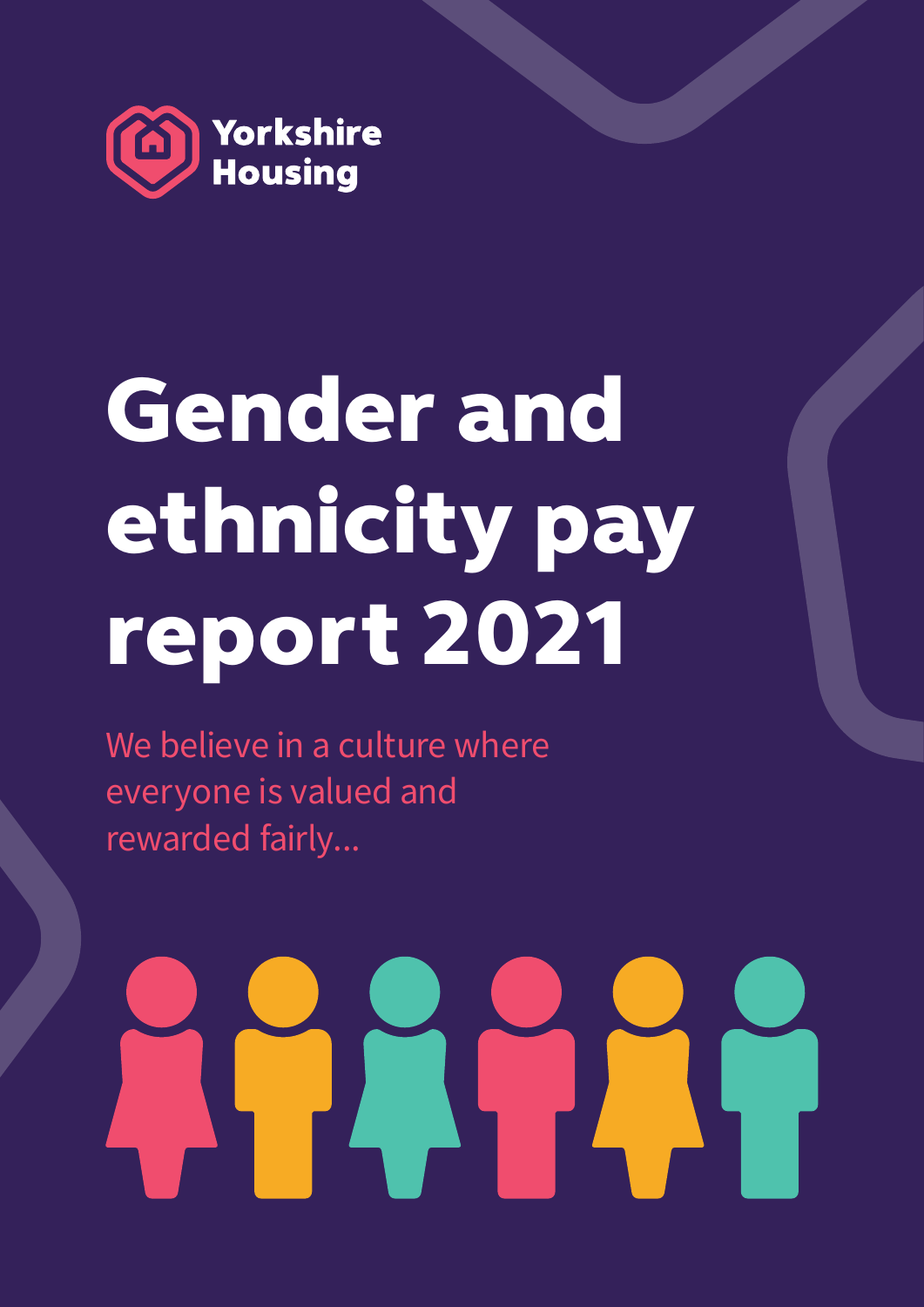## Foreword

We aim to be innovative and forward thinking so that we deliver great services to our customers and create a great environment for our colleagues.

To achieve this, we need talented people who share our core values but bring different perspectives to join us, grow with us, and contribute to our culture. Quite simply, we believe that the diversity and range of skills, experiences, backgrounds and ideas we have across Yorkshire is key to our success.

We've been publishing our gender pay gap since 2017 and we've made some very positive progress. But we know that this is only a very narrow measure of diversity and inclusion. This year, as part of our commitment to building the diverse and inclusive culture we need, we're also voluntarily publishing our ethnicity pay gap. By improving and using our data we will make sure we're doing the right things.

Over the past 12 months we've continued to put into place actions to improve our performance and make Yorkshire Housing somewhere that everyone can thrive and be themselves. We've developed a comprehensive new Diversity and Inclusion Strategy that sets out how we're going to achieve our aims. We're also working in partnership with our peers across the Housing sector in the Yorkshire and Humber region to share data and insights and make use of our collective strength.

We believe that at the heart of building a diverse and inclusive culture is removing barriers to people working in a way that suits them. Most of our colleagues have agile, flexible contracts that give them the freedom to choose how, where and when they work. This, combined with our investment in great technology, means that people can balance work with the realities of the rest of their lives. We're not tied to 9-5 in an office! Our flexible, adult-toadult mentality helps to provide a climate where people are measured on the outcomes they achieve and the unique contribution they bring.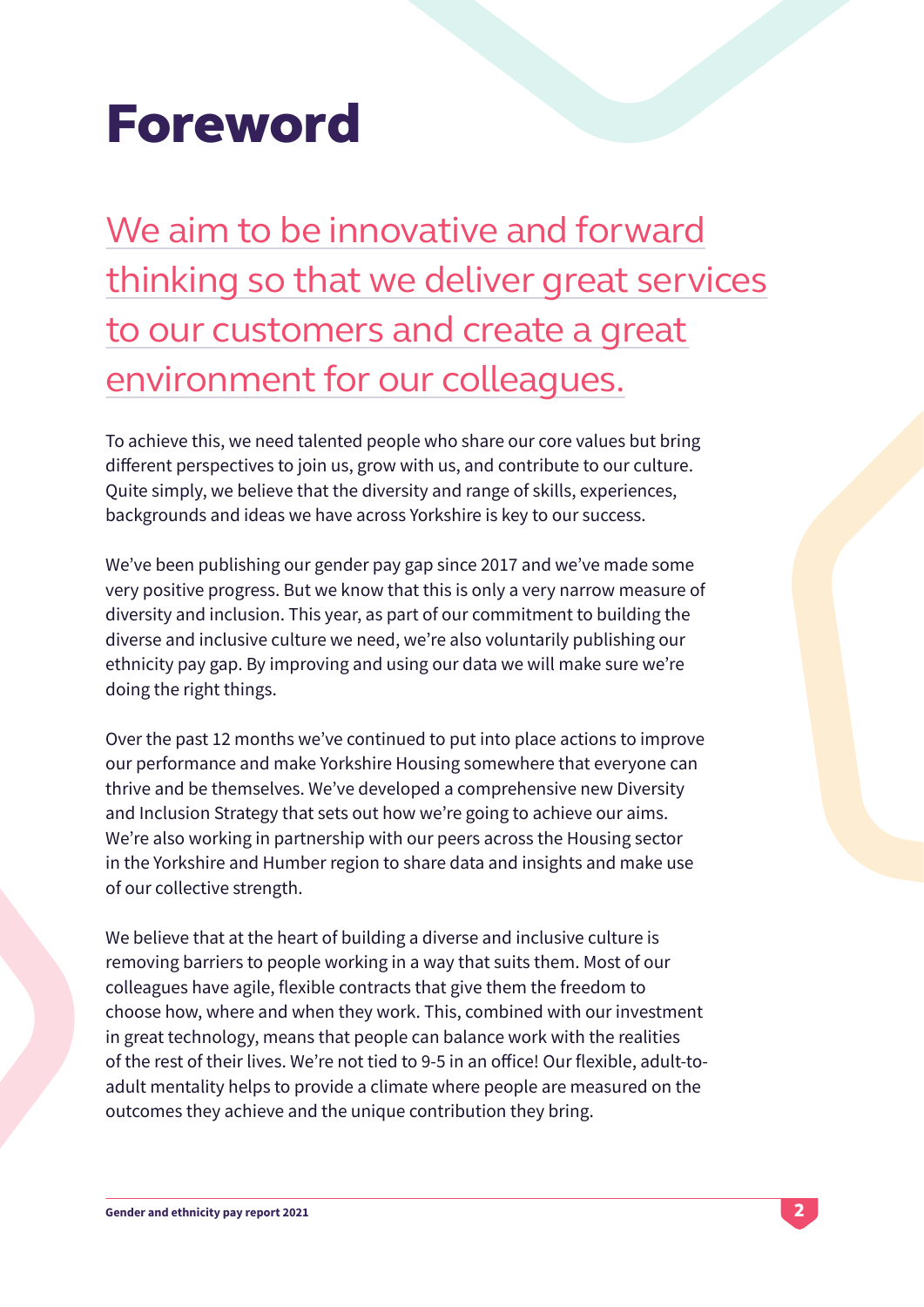### Foreword

### This year, we've maintained our positive performance with our gender pay gap.

I'm encouraged to report a positive baseline to build on with our Ethnicity Pay Gap in 2021. However, we're not complacent. We'll continue to focus on innovations that improve how we work, how we recruit and how we develop our people based on principles of fairness, equality and respect for all.

We know we have work to do build more diversity in our senior team. Despite a positive gender balance with 58% women in our Leadership Team, we don't have representation from ethnically diverse backgrounds, and we want to change this. We've seen the positive difference this has brought to our Board membership, where 20% of our Board Members are ethnically diverse and 60% are women.

There are no quick fixes to this, but we'll work with our partners across the sector to further understand how we can actively improve opportunities from ethnic and other diverse backgrounds to progress their careers in Housing and create a leadership team that better represents the communities we serve.

I'm confident that there are no obvious barriers to anyone progressing their career at Yorkshire Housing, in any role or any part of our business. I'm personally committed to leading new and innovative ways to make Yorkshire Housing a place where everyone is welcome, feels valued and where our differences make us stronger.

Nick Atkin Chief Executive

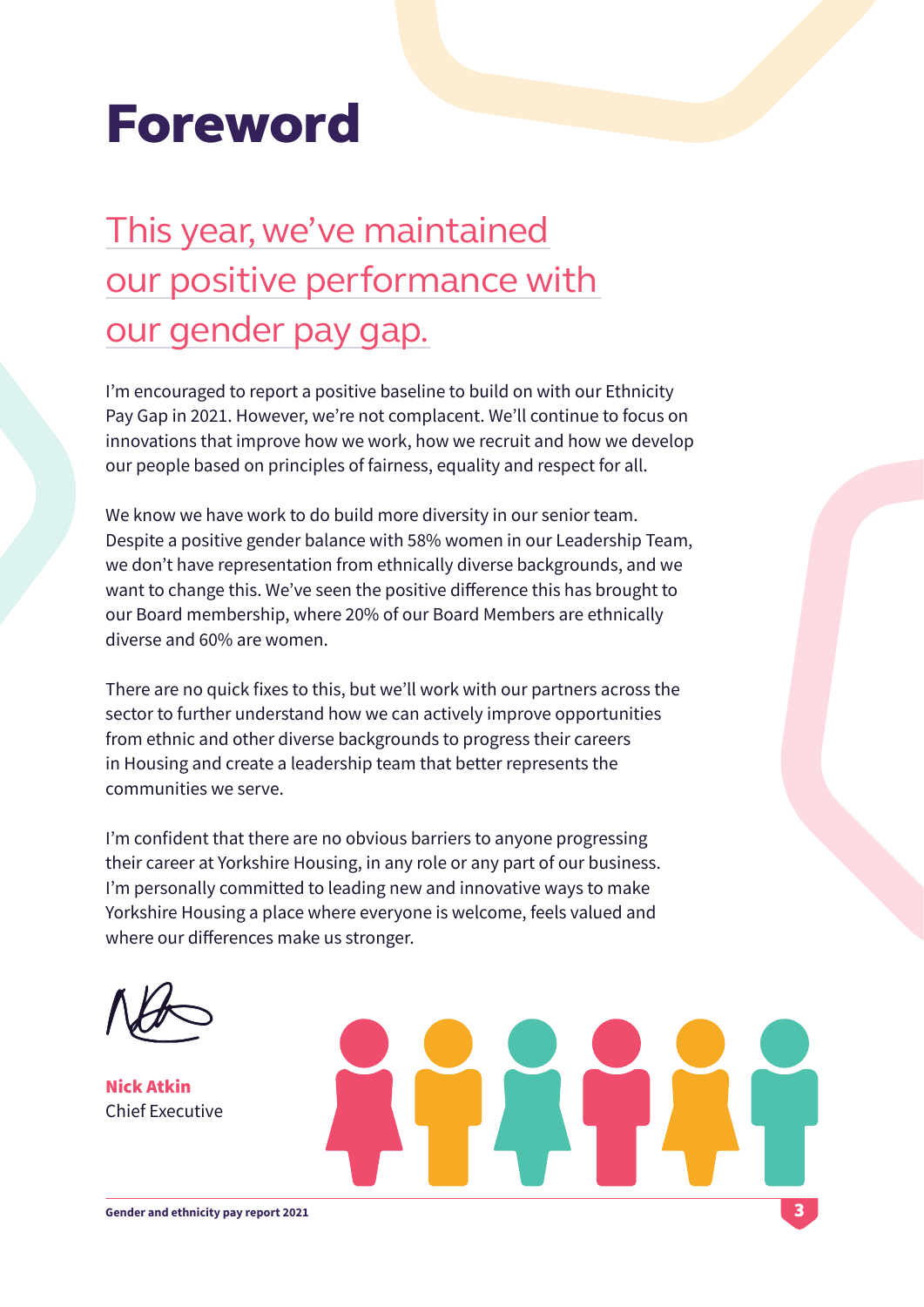## Gender pay gap

### What is the gender pay gap and how is it calculated?

The median gap is the difference between the pay of men and women in the middle of the pay range for each gender. The mean gap is the difference between the average hourly rate of pay for men and women.

#### **How our Yorkshire Housing population is comprised:**



**Our male population** (54% last year)

**Our female population** (46% last year)



**Our mean (average) gender pay gap** (1.15% last year)

**Our median (middle) gender pay gap, with both males and females receiving the same hourly rate**  (-0.94% last year)

**Gender and ethnicity pay report 2021**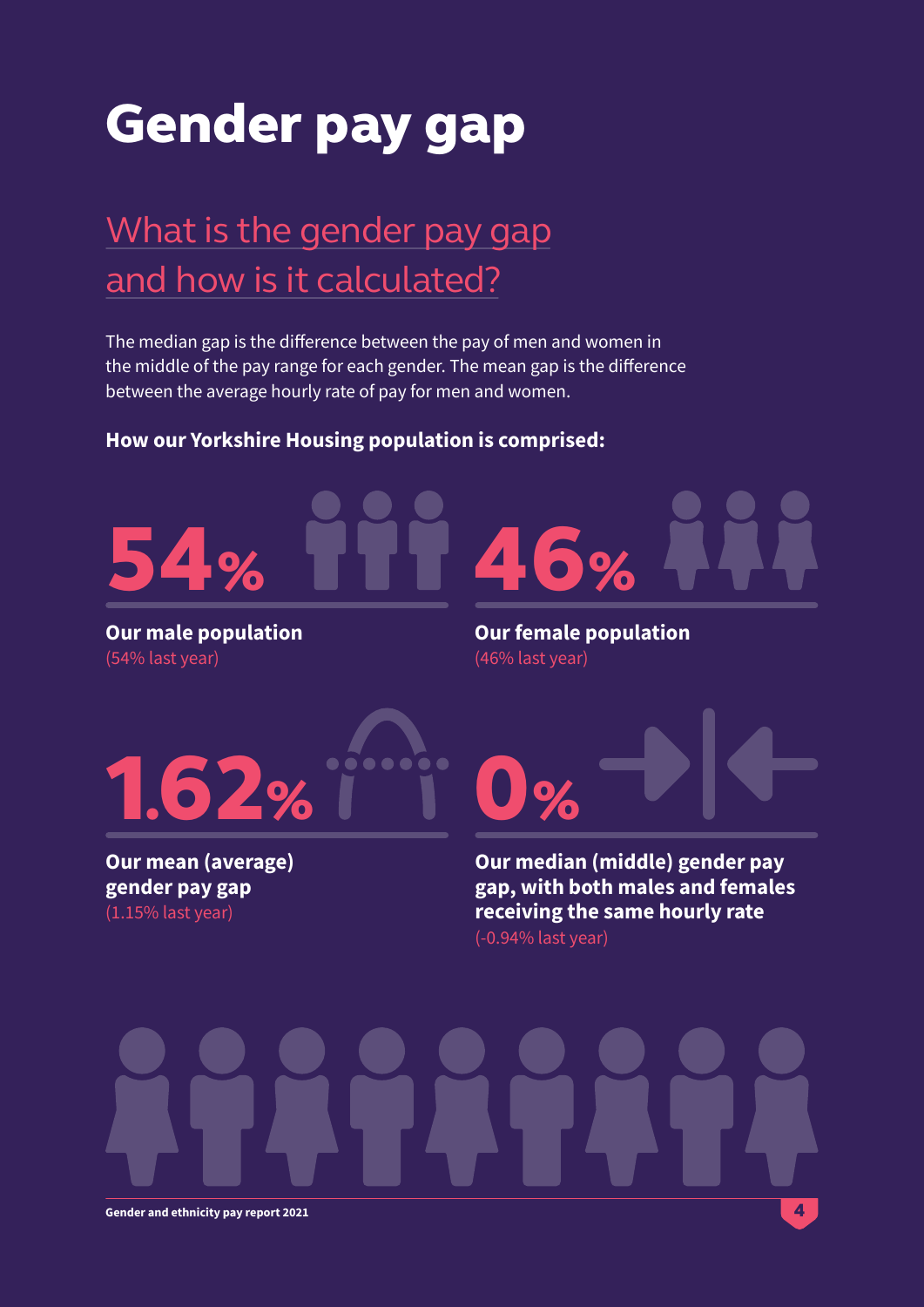## Ethnicity pay gap

### What is the ethnicity pay gap and how is it calculated?

The median gap is the difference between the pay of white employees and ethnically diverse employees in the middle of the pay range for each group. The mean gap is the difference between the average hourly rate of pay for white and ethnically diverse employees.



#### **How our Yorkshire Housing population is comprised:**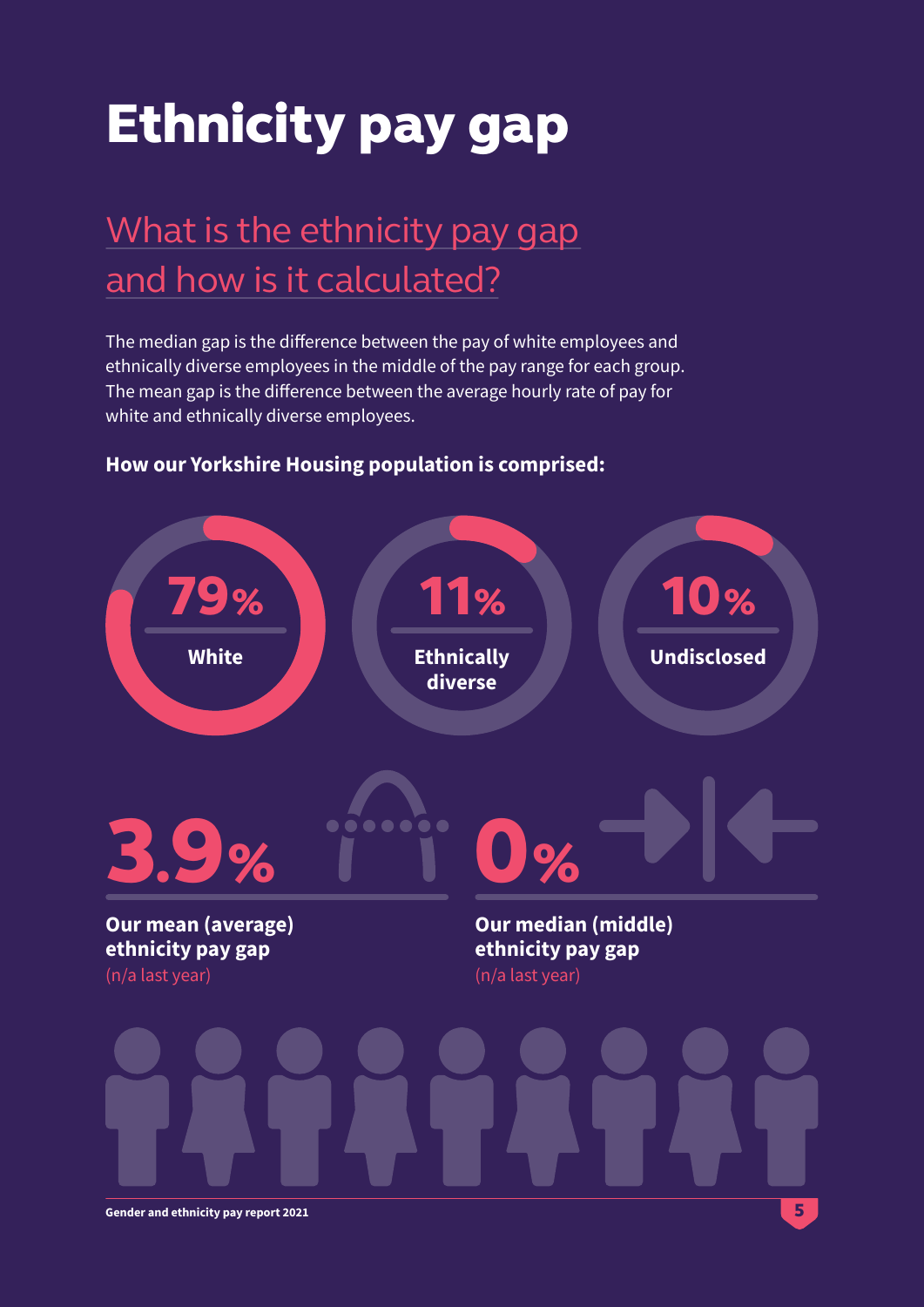## **Making a difference**

Our aim is to have and maintain zero pay gaps across gender, ethnicity and all other diversity demographics.

We'll continue to focus on that, but we recognise that pay gap data is only one small measure of what it means to be a truly diverse and inclusive organisation. Our Diversity and Inclusion Strategy is a long term approach to building and sustaining a culture of true inclusion and fairness. This isn't about a handful of initiatives, it's about laying the foundations for the future.



**Create trust**

Do the right thing, not the easy thing • Be honest and open • Do what you say.



#### **Be curious**

Think differently • Ask questions • Keep learning.



Own it • Do it • Be empowered.



#### **Achieve impact**

Do things that matter • Deliver results • Show pride and passion.



#### **Have fun**

Enjoy work • Be yourself • Stay connected.

The starting point is our culture. And this is built on our values. We encourage everyone to 'be yourself' at work and help people to embrace and celebrate the benefits this brings. We encourage curiosity, thinking differently, doing the right thing not the easy thing and being proud of the impact we make, together.

We focus heavily on recruiting people who share and support our values, and make sure we have inclusive selection methods that give all candidates the opportunity to show what they'll bring to Yorkshire Housing.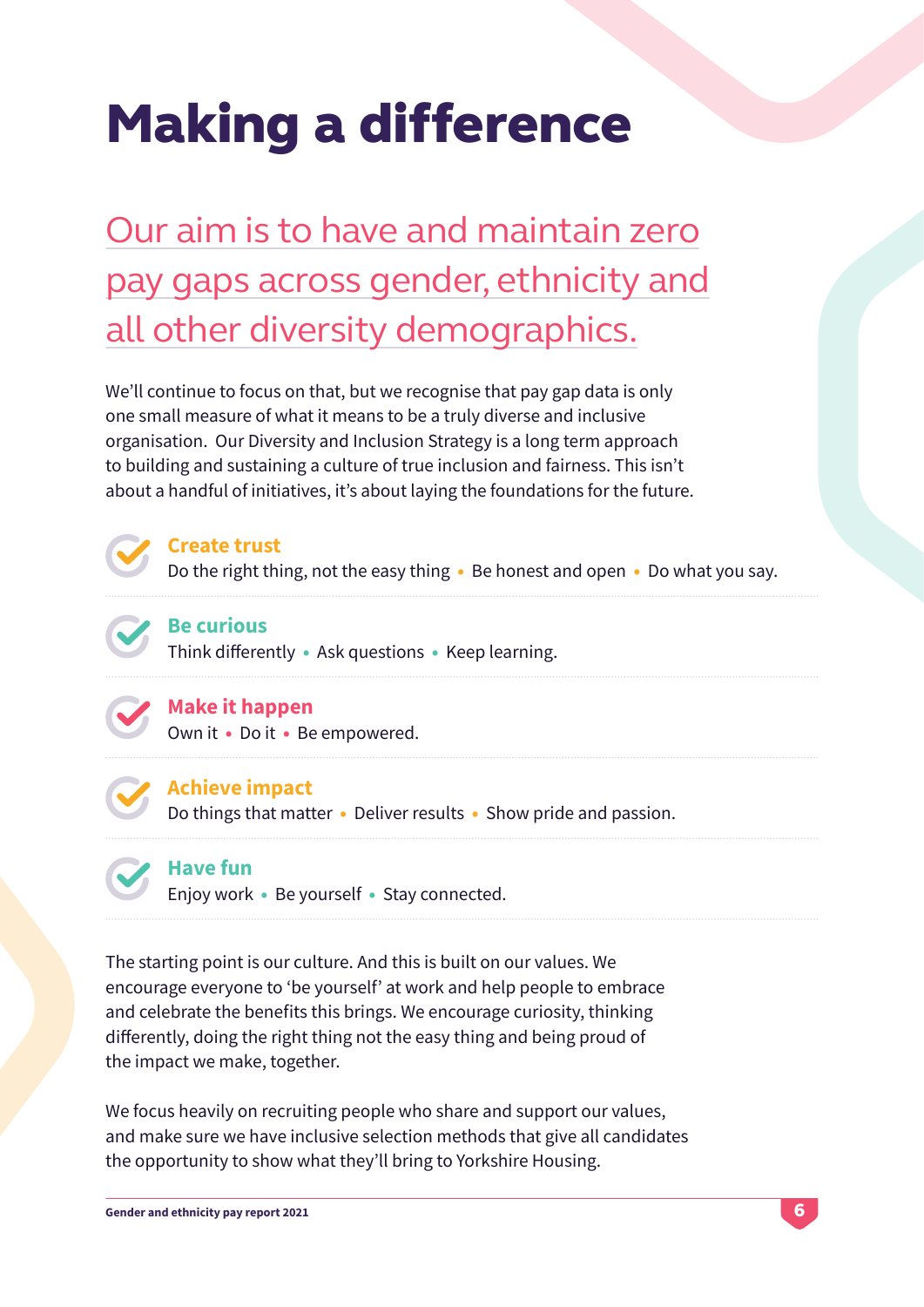## **Making a difference**

### We listen hard to our colleagues' views, and actively encourage everyone to get involved.

This year we asked everyone to share their experiences and views in our first organisation-wide D&I survey – it was so insightful we're going to run this annually. We believe in encouraging people to speak up, share their feedback and their experiences to help us to make positive changes.

#### **Six objectives**

Our new strategy sets out six D&I objectives which we will invest in over the next five years:

- **•** Yorkshire Housing is a thriving and inclusive employer where everyone can be themselves and feel that they belong.
- **•** We attract, retain and develop diverse talent at every level, with particular focus on improving diversity within our Board, Executive and wider leadership team.
- **•** We develop knowledge and awareness throughout our organisation, making sure that everyone at Yorkshire Housing is clear about their personal responsibility to support a culture of inclusion and respect.
- **•** Our ways of working, policies and practices consider a wide range of needs and positively contribute to our inclusive culture.
- **•** Colleagues and people considering a career with Yorkshire Housing have confidence that discrimination in any form, whether that relates to a protected characteristic or any other difference, is not tolerated within our organisation. This means developing trust with our people and putting into place the right skills, training, policies and processes to prevent discrimination and tackle any issues quickly.
- **•** We develop our approach to providing inclusive services which meet the diverse needs of our customers.

7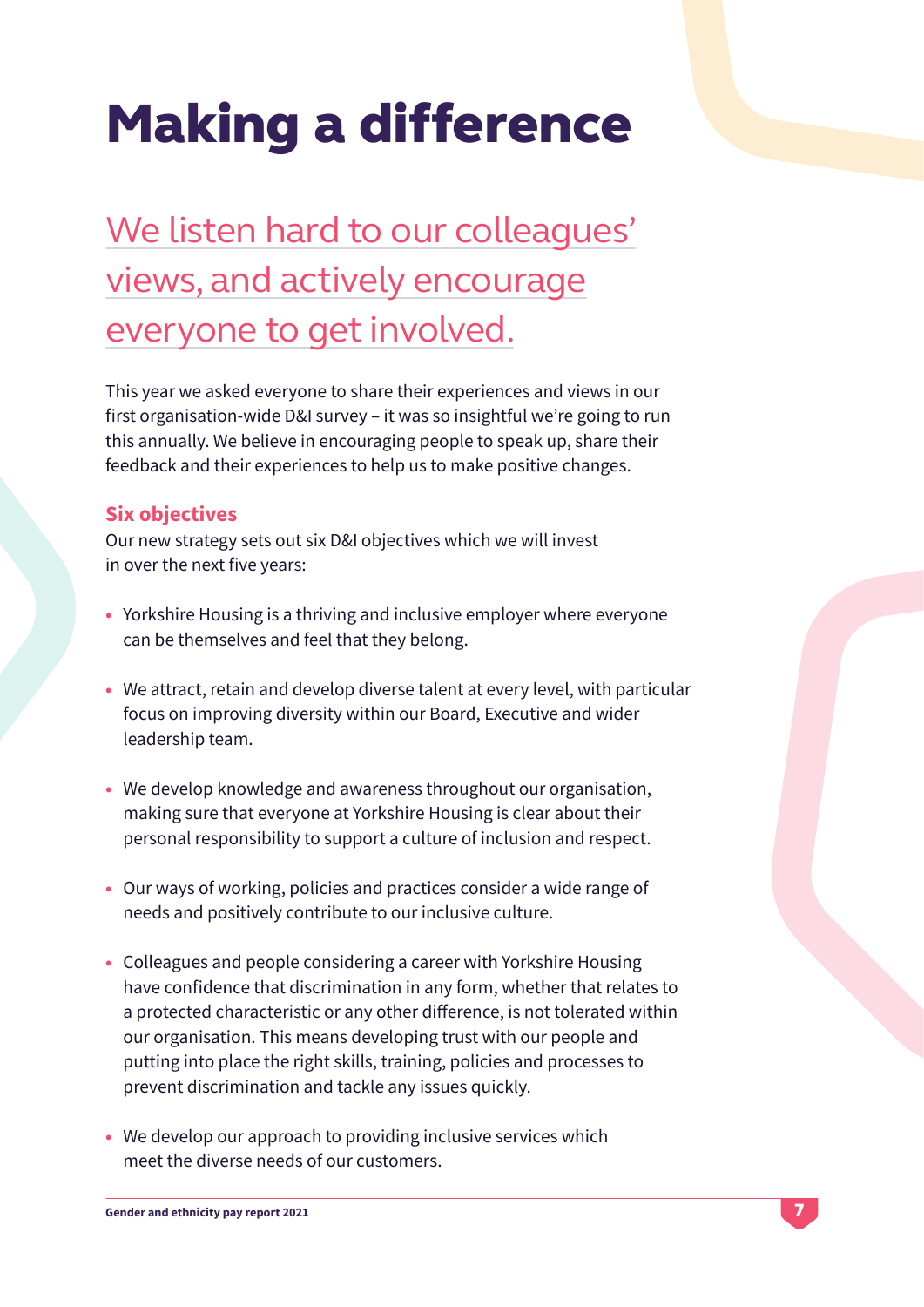## **Making a difference**

### So, how will we know if our six D&I objectives are sucessfull?

We'll measure our success through our gender and ethnicity pay gap, the diversity of our leadership, regular colleague and customer feedback, the recruitment and progression of diverse talent within our organisation and externally verified assessments of our progress.

Specific actions to support our gender and ethnicity pay gaps include continuing to pay at least the voluntary real living wage to our employees, setting base-pay using externally verified market data to remove the risk of bias, and championing women and people from ethnic minority backgrounds to progress their careers, particularly in areas where we have low representation.

We will use our successful apprenticeship and graduate programmes to offer early careers routes, and we are working with our peers in the Housing sector in our region and beyond to find new ways to develop talented people into management, senior specialist and senior management positions.

### *Despite our positive report, there is a lot still to do*

Despite our positive report, there is a lot still to do. We know that it's not going to be easy, but we're committed to keep learning and keep challenging ourselves to be the best we can be.